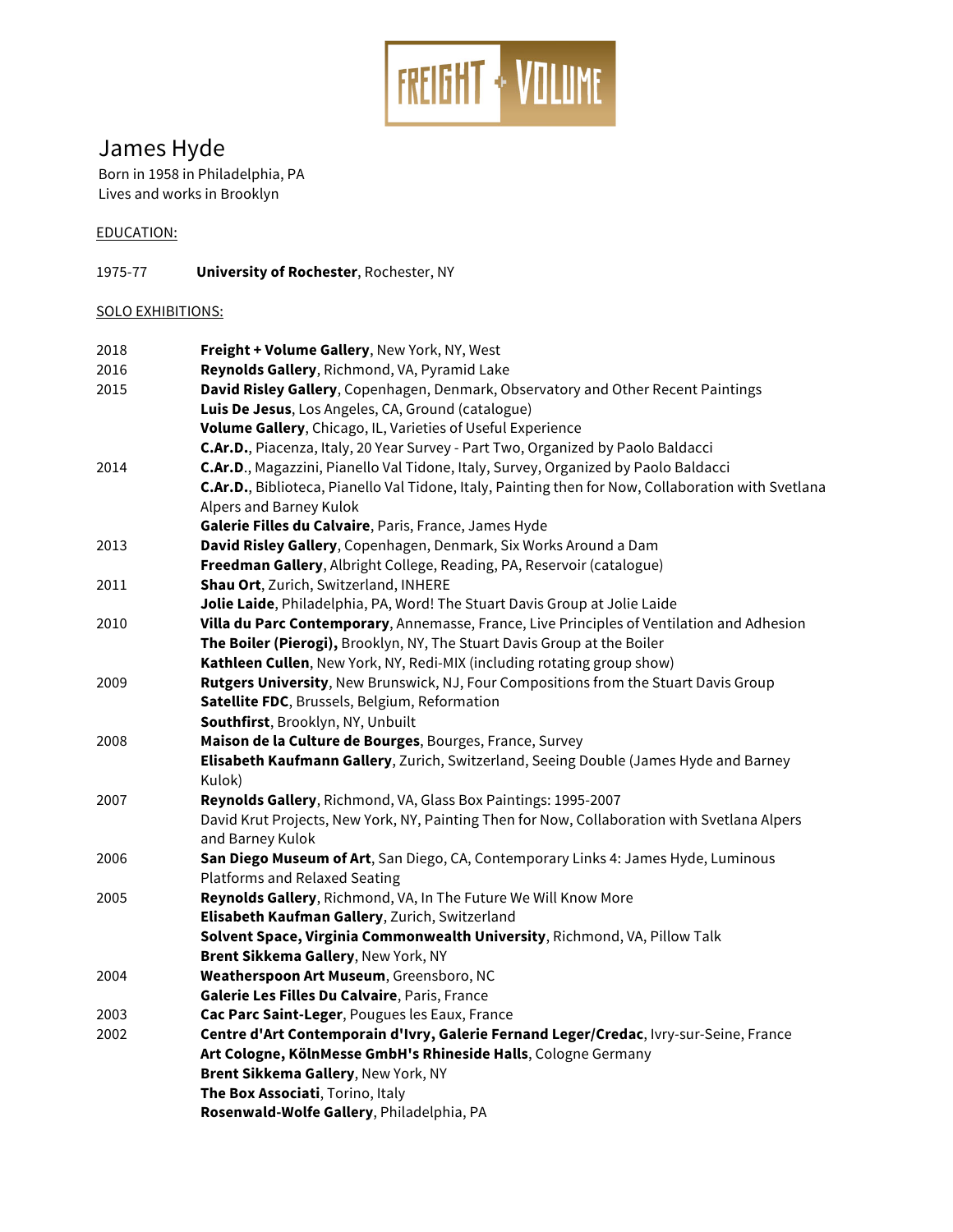

|      | Basekamp, Philadelphia, PA                                                                      |
|------|-------------------------------------------------------------------------------------------------|
|      | Elisabeth Kaufmann Gallery, Zurich, Switzerland                                                 |
|      | Mark Mueller Gallery, Zurich, Switzerland                                                       |
| 2001 | Zwemmer Gallery, London, United Kingdom                                                         |
|      | Art Chicago, Chicago, IL, Project Booth                                                         |
| 2000 | A/D Gallery, New York, NY, Prototypes and Proposals                                             |
|      | Susquehanna Art Museum, Harrisburg, PA, Installation of small works, curated by Jonathan Van    |
|      | Dyke                                                                                            |
|      | Brent Sikkema Gallery, New York, NY                                                             |
|      | Elisabeth Kaufmann, Basel, Switzerland, Zeichnungen - Flex Clock                                |
|      | Hales Gallery, London, United Kingdom                                                           |
| 1999 | Gallery Les Filles du Calvaire, Paris, France                                                   |
|      | The Art Gallery at Brooklyn College, Brooklyn, NY                                               |
|      | Le Quartier, Centre d'Art Contemporain de Quimper, France                                       |
| 1998 | Rena Branston Gallery, San Francisco, CA                                                        |
|      | <b>Wooster Gardens, New York, NY</b>                                                            |
|      | Elisabeth Kaufmann, Basel, Switzerland                                                          |
| 1997 | Queens Museum, Queens, NY, James Hyde Paintings, 1992-1997                                      |
|      | Paolo Baldacci, New York, NY                                                                    |
|      | Angles Gallery, Santa Monica, CA                                                                |
|      | Margulies Taplin Gallery, Coral Gables, FL                                                      |
| 1996 | Paolo Baldacci Gallery, Milan, Italy                                                            |
|      | Paolo Baldacci Gallery, New York, NY                                                            |
|      | Charlotte Jackson Gallery, Santa Fe, NM                                                         |
| 1995 | Hales Gallery, London, United Kingdom                                                           |
|      | Michael Hue-Williams, London, United Kingdom                                                    |
| 1994 | Paolo Baldacci Gallery, New York, NY                                                            |
|      | Galerie Art-In, Nuremburg, Germany                                                              |
|      | Art Hotel, Amsterdam, The Netherlands                                                           |
|      | Johan Jonker Galerie, Amsterdam, The Netherlands                                                |
|      | International Art Fair, Pier 90, New York, NY, solo exhibition booth curated by Barry Schwabsky |
| 1993 | John Good Gallery, New York, NY                                                                 |
|      | Ezra and Cecile Zilkha Gallery, Wesleyan University, Middletown, CT                             |
|      | Angles Gallery, Santa Monica, CA.                                                               |
| 1992 | Galerie Art In, Nuremburg, Germany                                                              |
| 1991 | John Good Gallery, New York, NY                                                                 |
| 1989 | John Good Gallery, New York, NY                                                                 |
| 1988 | John Good Gallery, New York, NY                                                                 |
| 1985 | Esther Rand Gallery, Tompkins Square Library, New York, NY                                      |
| 1984 | Germans Van Eck Gallery, Back Room, New York, NY                                                |
| 1983 | Memorial Art Gallery, Rochester, NY                                                             |
| 1982 | Dean Street Installation, Brooklyn, NY                                                          |
|      | St. Peter's Church at Citicorp, New York, NY                                                    |

#### GROUP EXHIBITIONS:

2018 **David Risley Gallery**, Copenhagen, Demark, Chair, Chair, Chair, Lamp, Table, Bed, Sofa 2017 **Ceysson & Bénétiére**, Wandhaff, Luxembourg, Feed the Meter **Pierogi**, New York, NY, Double Down **Tiger Strikes Asteroid**, Brooklyn, NY, Avant-Grave **Trestle**, Brooklyn, NY, Vatic Utterance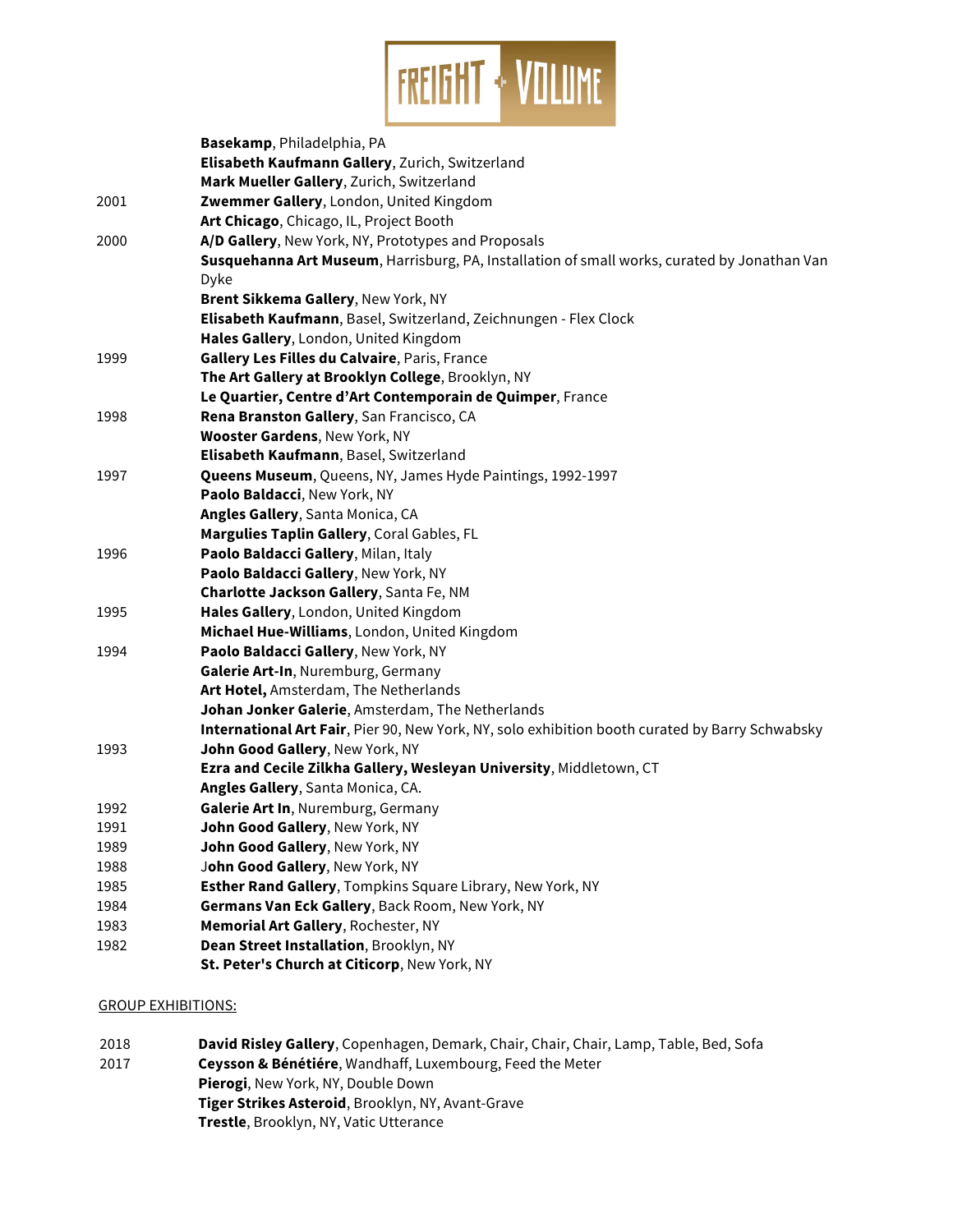

|      | <b>Coustof Waxman, New York, NY, Surface Feelings</b>                                        |
|------|----------------------------------------------------------------------------------------------|
|      | Brooklyn Museum, Brooklyn, NY, Infinite Blue                                                 |
| 2016 | Shirley Fiterman Art Center, BMCC, New York, NY, Portrait of a Landscape                     |
|      | WhiteBox, New York, NY, #makeamericagreatagain                                               |
| 2015 | 33 Orchard, New York, NY, Fertility                                                          |
| 2014 | Mary S. Byrd Gallery, Georgia Regents University, Augusta, GA, We Should Talk to Each        |
|      | Other, the Cloud and I                                                                       |
|      | George Lawson Gallery, San Francisco, CA, Aggregate Exposure, Curated by Jennah Ward         |
|      | Pierogi 2000, Brooklyn, NY, Pierogi XX                                                       |
|      | Galerie Triangle Bleu, Stavelot, Belgium, Far In Out, Curated by Jerome Lefevre              |
|      | SITE Santa Fe, NM, SITElines 2014: Unsettled Landscapes                                      |
| 2013 | Horton Gallery, NADA Miami, Miami, FL, James Hyde and Wallace Whitney                        |
|      | Real Art Ways, Hartford, CT, Building Materials                                              |
|      | Industry City, Brooklyn, NY, Come Together: Surviving Sandy                                  |
|      | David Risley Gallery, Copenhagen, Denmark, 6 unrelated solo shows                            |
|      | La Fonda, Brooklyn, NY, CISCO CYSCO SISQÓ                                                    |
|      | Luis de Jesus, Los Angeles, CA, The Road                                                     |
|      | Show Room Gallery, New York, NY, Summer Ceylon                                               |
|      | Tiger Strikes Asteroid, Brooklyn, NY, Solid Pull                                             |
|      | New York, NY, Swing State, Curated by Jane Kim                                               |
|      | deCordova Museum, Lincoln, MA, PAINT THINGS: Beyond the Stretcher                            |
|      | Horton Gallery, New York, NY, James Hyde and Jessica Labatte                                 |
| 2012 | Ochi Gallery, Los Angeles, CA, Postcards from Home                                           |
|      | <b>Control Room</b> , Los Angeles, CA, Building Materials                                    |
|      | DC Moore, New York, NY, Paved Paradise                                                       |
|      | Kleinert/James Arts Center, Woodstock, NY, Three Points Determine a Circle, James Hyde,      |
|      | Fabienne Lasserie, and Lucas Blalock                                                         |
|      | Ochi Gallery, Kechum, ID, Letters from Home, Organized by Barney Kulok, Sebastian McClard    |
|      | & Gordon Stevenson                                                                           |
|      | Galerie Lelong, New York, NY, Stretching Painting                                            |
|      | Showroom Gallery, New York, NY, Limning, James Hyde, Kate Shepherd and Anna K.E.             |
|      | 42 Carlton Place, Glasgow, Scotland, Ever since I Put Your Picture in a Frame                |
|      | Open Space, Long Island City, NY, Tops                                                       |
|      | Bull and Ram, New York, NY, Domesticities                                                    |
|      | Horton Gallery, Berlin, Germany, INTERVIEW                                                   |
| 2011 | Mercato della Frutta, Valeggio sul Mincio, Verona, Italy, Nel Frattempo (Meanwhile), Curated |
|      | by Lucio Pozzi                                                                               |
|      | Christopher Henry Gallery, New York, NY, 1911                                                |
|      | Mount Tremper Arts, Mount Tremper, NY, Productive Steps                                      |
|      | Paris, France, Intentions Fragiles                                                           |
|      | Steven Zevitas, Boston, MA, Not About Paint                                                  |
|      | Vaudville Park, Brooklyn, NY, Anomalistic Urge                                               |
| 2010 | Visual Arts Gallery, the School of Visual Arts, New York, NY, The Image in Contemporary      |
|      | Painting                                                                                     |
|      | Tang Museum, Skidmore College, Saratoga Springs, NY, The Jewel Thief                         |
|      | L'art dans les chapelles, Pays de Pontivy, France                                            |
|      | The Apartment, Athens, Greece, Once, Removed                                                 |
|      | Hal Bromm, New York, NY, Anti-Anti / Non-Non                                                 |
| 2009 | Nicole Klagsbrun Gallery, New York, NY, Brendan Fowler, James Hyde, Jacob Kassay             |
|      | Gensler Architects, New York, NY, Rigor & Beauty                                             |
|      | Mixed Greens, New York, NY, X                                                                |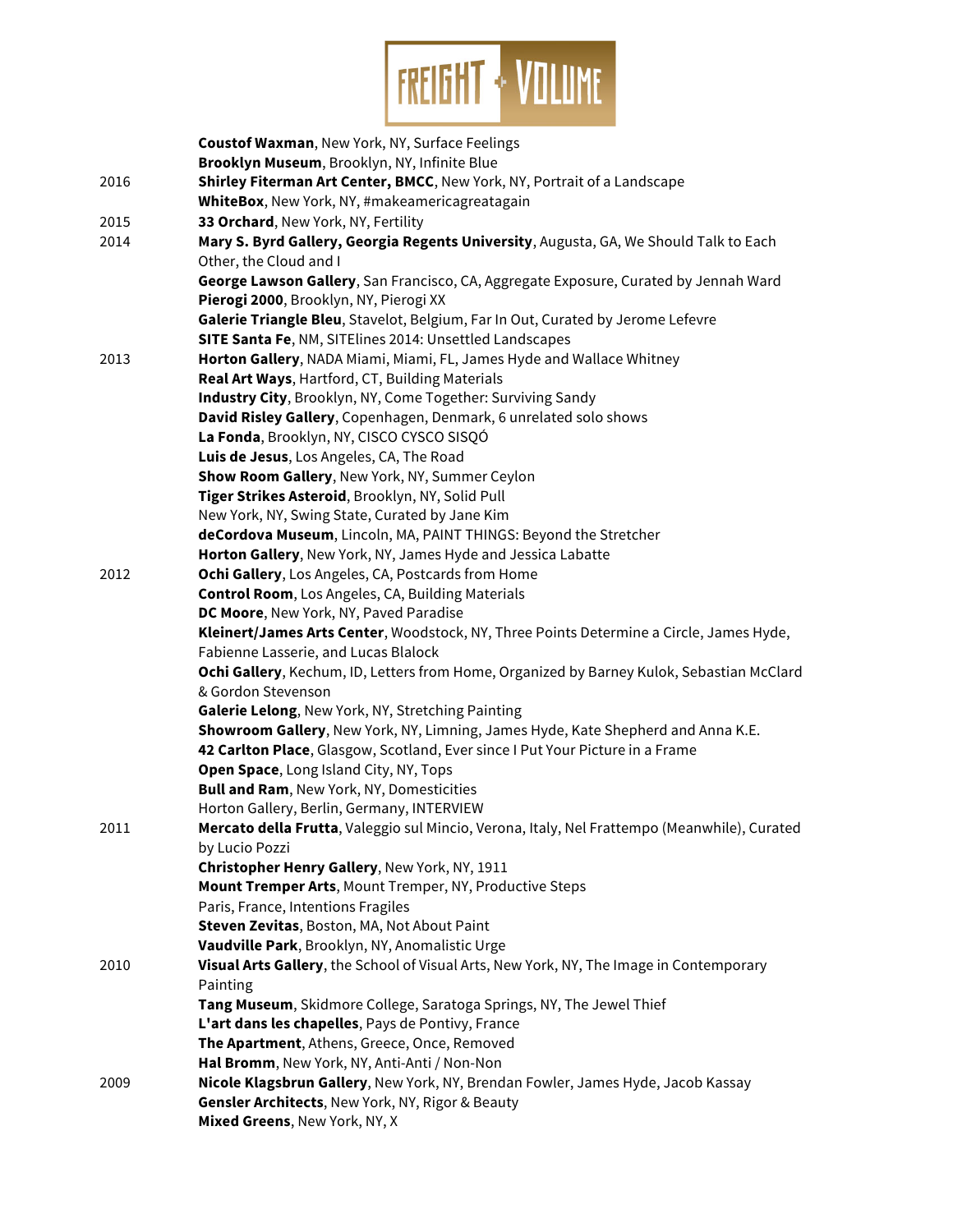

|      | Harris Lieberman Gallery, New York, NY, No Bees, No Blueberrys                                                         |
|------|------------------------------------------------------------------------------------------------------------------------|
|      | James Graham & Sons Gallery, New York, NY, Blue, Curated by John Zinsser                                               |
|      | Khastoo Gallery, Los Angeles, CA, Thunk                                                                                |
| 2008 | Beaux-arts de Nantes Métropole, Hangar à Bananes, Nantes, France, + de réalité                                         |
|      | Zurich, Switzerland, Seeing Double: James Hyde and Barney Kulok                                                        |
| 2007 | David Risley Gallery, London, United Kingdom, Citadel 1 Front Room / Killing Room                                      |
|      | Aldrich Contemporary Art Museum, Ridgefield, CT, The Photograph as Canvas                                              |
|      | Galerie Les Filles Du Calvaire, Brussels, Belgium, Building Spills and Spins Past Midnight                             |
| 2006 | Sikkema Jenkins & Co., New York, NY, Saint Clair Cemin, James Hyde and Jack Leirner                                    |
|      | David Risley Gallery, London, United Kingdom, James Hyde, Richard Woods and Stephen                                    |
|      | Dean                                                                                                                   |
|      | Mehr (Midtown), New York, NY, The Thaw                                                                                 |
|      | Neuberger Museum of Art, Purchase, NY, Take A Seat                                                                     |
|      | Main Line Art Center, Haverford, PA, Transformer<br>Emily Davis Gallery, University of Akron, Akron, OH, Intersections |
|      | Makor Gallery, New York, NY, Archicule                                                                                 |
|      | Chapter Gallery, Canton, Cardiff, United Kingdom, Crivelli's Nail                                                      |
| 2005 | Laumeier Sculpture Park, St. Louis, MO, Public Notice                                                                  |
|      | Gallery MC, New York, NY, Works on Paper                                                                               |
| 2004 | Brooklyn War Memorial Gallery, Brooklyn, NY, Floor Play                                                                |
|      | Green on Red Gallery, Dublin, Ireland, Material Pleasures, Curated by Molly Sullivan                                   |
|      | Pierogi 2000, Brooklyn, NY, Power T's                                                                                  |
|      | Brooklyn Museum of Art, Brooklyn, NY, Working in Brooklyn                                                              |
|      | Susquehanna Art Museum, Harrisburg, PA, Motorcycle and Art                                                             |
|      | Virginia Commonwealth University @ Collaborative Concepts, New York, NY, Compound                                      |
|      | Interest                                                                                                               |
|      | Louisa Guinness Gallery, London, United Kingdom, Mimimalist Furniture                                                  |
|      | Chez Valentin, Paris, France, Buy American, Curated by Joe Scanlan                                                     |
| 2003 | Jay Grimm Gallery, New York, NY, contra/post-abstraction, Curated by Joe Fyfe                                          |
|      | White Box, New York, NY, BQE II, Curated by Christian Viveros-Faune & Joel Beck                                        |
|      | Space Station Sixty-Five, London, United Kingdom, Thy Neighbor's Ox, Curated by Sarah                                  |
|      | Jones                                                                                                                  |
|      | Institute of Contemporary Art at Maine College of Art, Portland, Maine, Skowhegan Faculty                              |
|      | Exhibition                                                                                                             |
|      | Jane Hartsook Gallery, Greenwich House Pottery, New York, NY, Vessels: Fragments from the                              |
|      | Lexicon, Curated by Joe Fyfe                                                                                           |
| 2002 | Galerie Corine Caminade, Paris, France, Ready-made Color                                                               |
|      | Triple Candie, New York, NY, Sugar and Cream                                                                           |
|      | Dorsky Gallery, New York, NY, Support/Surface, Now and Then, Curated by Saul Ostrow                                    |
|      | Brent Sikkema Gallery, New York, NY, Keep in Touch                                                                     |
|      | Locks Gallery, Philadelphia, PA, The Tipping Point, Curated by David Cohen                                             |
| 2001 | I-Space, Chicago, IL, Bondo: From Process to Picture, Diana Cooper, Lydia Dona, James Hyde                             |
|      | Museum of Contemporary Art, North Miami, FL, Selections from the Permanent Collection,                                 |
|      | Curated by Bonnie Clearwater                                                                                           |
|      | Workspace, New York, NY, Untitled                                                                                      |
|      | London, United Kingdom, Love, Curated by David Risley                                                                  |
|      | Museum of Contemporary Art, Palm Beach, FL, BROOKLYN!                                                                  |
| 2000 | Piedimonte, Italy, Creazioni della Memoria, Curated by Andrea Busto                                                    |
|      | Pierogi 2000, Brooklyn, NY, Flat Files                                                                                 |
|      | FRAC d'Auvergne, Clermont-Ferrand, France, Pintura                                                                     |
|      | Les Filles du Calvaire, Paris, France, Espaces Emancipes                                                               |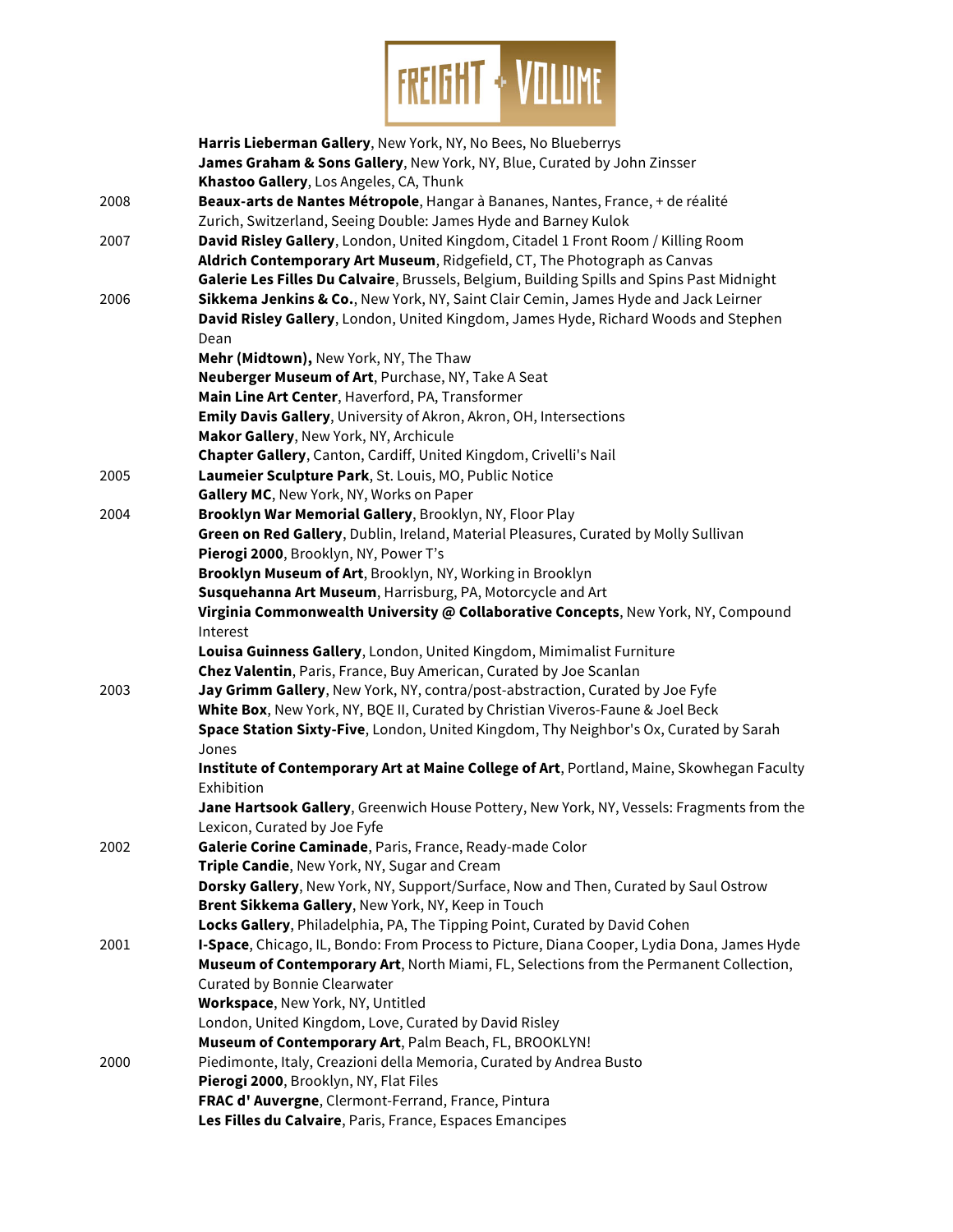

|      | London, United Kingdom, In the Midst of Things, Curated by Gavin Wade                          |
|------|------------------------------------------------------------------------------------------------|
|      | Spaces Gallery, Cleveland, OH, Painting Function                                               |
|      | Kunstforeningen, Bergen, Norway, Offshore                                                      |
|      | Oxo Tower Wharf, South Bank, London, United Kingdom, Beautiful                                 |
|      | Team Gallery, New York, NY, Hex Induction Hour                                                 |
| 1999 | Villa du Parc, Annemasse, France, Peinture, Demarches Actuelles 2                              |
|      | The Box, Torino, Italy, Super-Abstr-Action, Curated by Andrea Busto                            |
|      | Frances Lehman Loeb Art Center at Vassar College, Poughkeepsie, NY, Untitled                   |
|      | Thomas Korzalius Fine Art, New York, NY, Joe Fyfe, JamesHyde, and Merlin James: Drawings       |
|      | Tricia Collins Gallery, New York, NY, Mod                                                      |
|      | Marcel Sitcoske Gallery, San Francisco, CA, Re: Rauschenberg                                   |
|      | Elga Wimmer Gallery, New York, NY, Do Paintings Dream of Veronese Green, Curated by Maia       |
|      | Damaiovic                                                                                      |
|      | San Jose Museum of Art, San Jose, CA, Material Issues: Recent Gifts from the Collection of     |
|      | Katherine and James Gentry                                                                     |
| 1998 | Jeffrey Coploff Fine Art Ltd., New York, NY, Little                                            |
|      | Marcel Sitcoske Gallery, San Fransisco, CA, Food                                               |
|      | James Graham & Sons, New York, NY, Wishful Thinking                                            |
|      | Max Protetch Gallery, New York, NY, From Here to Eternity                                      |
|      | Tricia Collins Contemporary Art, New York, NY, Over the Mantle, Over the Couch                 |
|      | Galerie Evelyne Canus, La Colle-sur-Loup, France, Painting Objectives                          |
|      | Feigen Contemporary, New York, NY, Exploiting the Abstract                                     |
|      | Kenny Schacter, New York, NY, Hey, You Never Know                                              |
|      | Tricia Collins Contemporary Art, New York, NY, Substance                                       |
|      | Thread Waxing Space, New York, NY, Lo-Fi Baroque, Curated by Michael Sarff and Carol           |
|      | <b>Stekanies</b>                                                                               |
|      | Sherry Frumkin, Santa Monica, CA, Sweet and Low                                                |
|      | Corcoran Gallery of Art, Washington, D.C., The Corcoran Collects: Selections from the          |
|      | <b>Permanent Collection</b>                                                                    |
| 1997 | Brooklyn Museum of Art, Brooklyn, NY, Current Undercurrent                                     |
|      | Trans-Hudson Gallery, New York, NY, Variations of Structure                                    |
|      | Paolo Baldacci Gallery, New York, NY, Science Show                                             |
|      | Floating Gallery, London, United Kingdom, Learn to Paint and Build, Curated by Gavin Wade      |
|      | Nathalie Obadia Gallery, Paris, France, Side by Side                                           |
| 1996 | Vienna Secession, Vienna, Austria, Transformal, Curated by Maia Damianovic                     |
|      | Max Protech Gallery, New York, NY, Extending Painting                                          |
| 1995 | Corcoran Gallery of Art, Washington, D.C., Painting Outside Painting: 44th Biennial Exhibition |
|      | of Contemporary American Painting                                                              |
|      | Arbeitung auf Papier Internationale, Galerie Art In, Nuremberg, Germany, Farbe:                |
|      | Rationalitat and Emotion                                                                       |
|      | Bravin Post Lee, New York, NY, A Drawing                                                       |
|      | Baumgartner Galleries, Washington, D.C., Richard Artschwager, Sam Gilliam, James Hyde          |
|      | Condeso Lawler Gallery, New York, NY, Badur, Hyde, Waltemath                                   |
|      | 121 Greene Street, New York, NY, Oy!, Curated by Kenny Schachter                               |
|      | Paolo Baldacci Gallery, New York, NY, Group Show                                               |
|      | Trans Hudson Gallery, Jersey City, NJ, Material Abuse                                          |
|      | Stark Gallery, New York, NY, Color, Curated by Richard Kalina                                  |
|      | Ronald Feldman Gallery, New York, NY, Other Rooms                                              |
|      | Contemporary Arts Center, New Orleans, LA, New York Abstract                                   |
|      | Anna Bornholt Gallery, London, United Kingdom, Richard Woods, Alexandre David, Keith           |
|      | Wilson, James Hyde                                                                             |
|      |                                                                                                |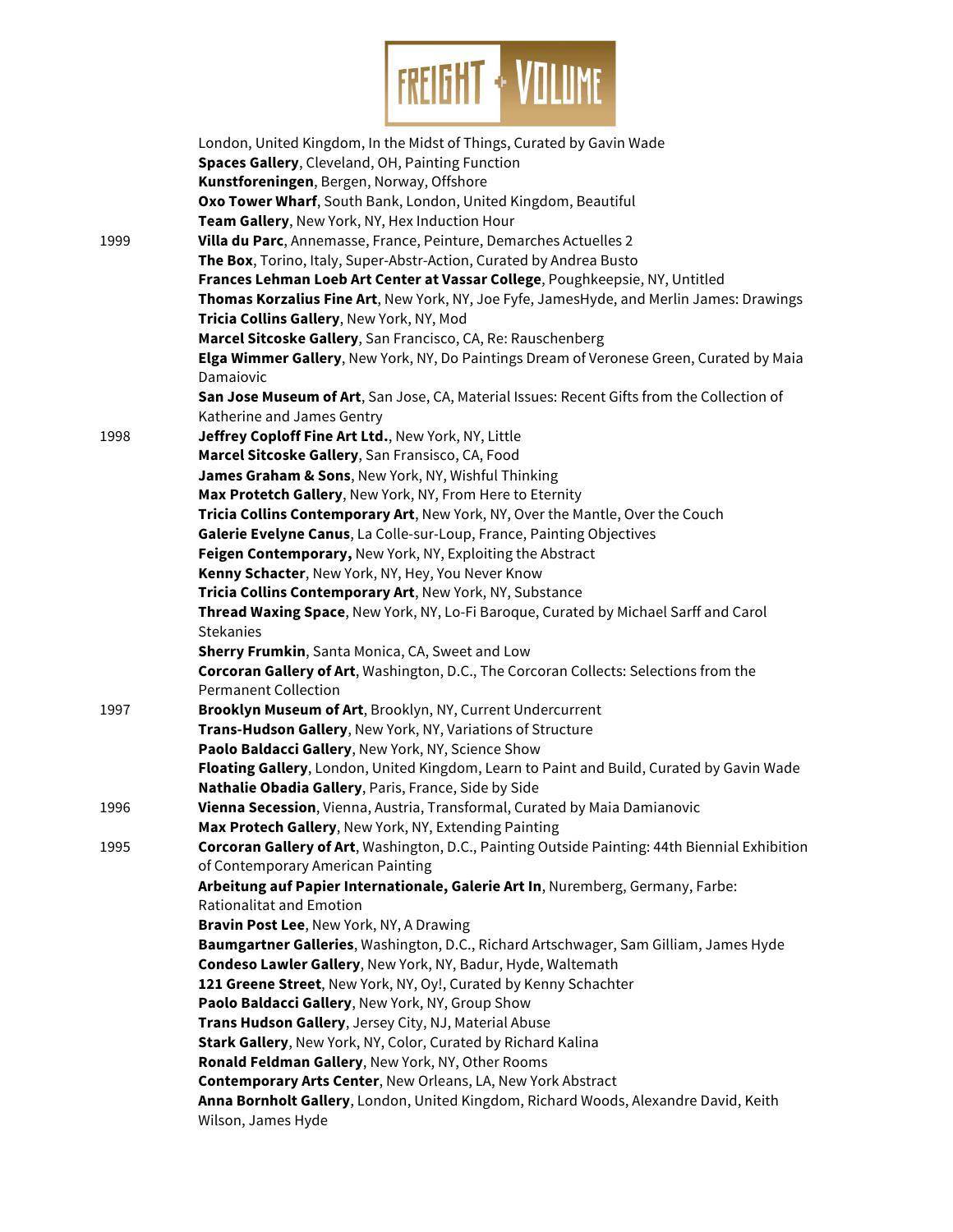

| 1994 | Lorient, France, A Survey of American Drawing                                                |
|------|----------------------------------------------------------------------------------------------|
|      | Bardamu Gallery, New York, NY, Possible Things: A Drawing Show, Curated by Vik Muniz         |
|      | Thread Waxing Space, New York, NY, Crash, Curated by Tom Zummer and Rob Reynolds             |
|      | Charlotte Jackson Fine Art, Sante Fe, NM, Collectors' Choice, Curated by Irving and Natalie  |
|      | Forman                                                                                       |
|      | The Rushmore Festival, Woodbury, NY, Across the River and Into the Trees, Curated by Collins |
|      | and Milazzo                                                                                  |
|      | John Good Gallery, New York, NY, Works on Paper                                              |
|      | Hales Gallery, London, United Kingdom, Tight                                                 |
|      | London, United Kingdom, Turning Up, Curated by Henry E. Jones and Clive Sail                 |
|      | Grant Gallery, Denver, CO; Tom Tavelli Gallery, Aspen, CO, Contemporary Abstract Painting    |
|      | John Good Gallery, New York, NY, Fall Group Show                                             |
| 1993 | John Good Gallery, New York, NY, Summer Group Exhibition                                     |
|      | New York, NY, Elvis Has Left the Building (A Painting Show), Curated by Collins & Milazzo    |
|      | Tennisportarts, Long Island City, NY, Silent Echoes                                          |
|      | Atelier Pierre Zagat, Paris, France, Fragma                                                  |
|      | Tennisportarts, Long Island City, NY, The Inauguration                                       |
|      | Four Walls, Brooklyn, NY, Re-Parceling Perception                                            |
| 1992 | Paris, France, Jours Tranquilles a Clichy, Organized by Alain Kirili                         |
|      | Stux Gallery, New York, NY, Hypercarthexis                                                   |
|      | Salamo-Caro, London, United Kingdom, Irony and Ecstasy, Curated by Klaus Ottman              |
|      | Wexner Center for the Arts, Columbus, OH, Re-Framing Cartoons, Curated by Thomas             |
|      | Zummer                                                                                       |
|      | Annina Nosei, New York, NY, Who's Afraid of Duchamp, Minimalism and Passport                 |
|      | Photography?, Curated by Collins & Milazzo                                                   |
|      | Stark Gallery, New York, NY, Pushing Painting                                                |
|      | John Good Gallery, New York, NY, Cultural Fabrication                                        |
|      | Anne Plumb Gallery, New York, NY, Rumored Painting                                           |
|      | Arena, New York, NY, James Hyde, Jody Lomberg, Fabian Marcaccio                              |
| 1991 | John Good Gallery, New York, NY, Synthesis                                                   |
|      | Mendelson Gallery, Pittsburgh, PA, James Hyde, Emil Lucas & Vik Muniz                        |
|      | Joan Washburn Gallery, New York, NY, Plane Truths                                            |
| 1990 | Leopold-Hoesch Museum, Duren, Germany; Exhibition traveled to Denmark, Japan, and            |
|      | Canada, Third International Biennial of Paper Art                                            |
|      | Security Pacific Corporation, Los Angeles, CA, nonrePRESENTation, Curated by Jeremy          |
|      | Gilbert-Rolfe                                                                                |
|      | Loughelton Gallery, New York, NY, Re-Framing Cartoons, Curated by Barbara Broughel &         |
|      | Thomas Zummer                                                                                |
|      | John Good Gallery, New York, NY, Untitled                                                    |
|      | Carl Bornstein Gallery, Santa Monica, CA, Provocative Abstraction: New Painting New York     |
|      | Stark Gallery, New York, NY, Contemporary Fresco                                             |
|      | 55 Mercer Gallery, New York, NY, James Hyde and Mike Metz                                    |
| 1989 | Jamison/Thomas Gallery, New York, NY, The Art of Contemporary Triptych                       |
|      | HBO Corporate Headquarters, New York, NY, Contemporary Abstract Painting: Themes and         |
|      | Variations                                                                                   |
|      | John Good Gallery, New York, NY, Contemporary Works on Paper                                 |
|      | John Good Gallery, New York, NY, Post-Modern Painters                                        |
|      | John Good Gallery, New York, NY, Climate 89: Nancy Haynes, James Hyde, Chris Martin          |
| 1988 | John Good Gallery, New York, NY, Numerators                                                  |
|      | John Good Gallery, New York, NY, Real Abstract                                               |
|      | Gabrielle Byers Gallery, New York, NY, Almost White                                          |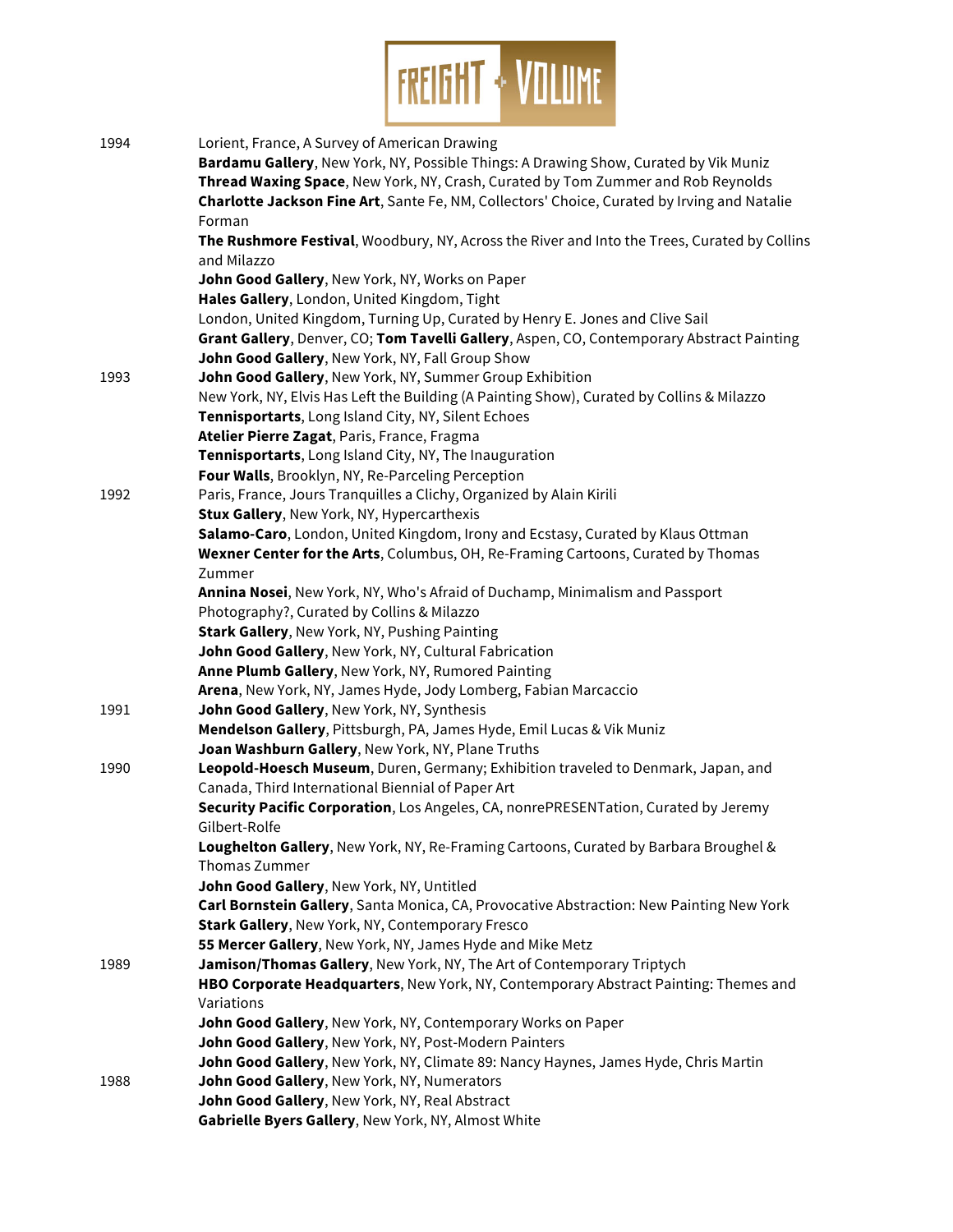

- 1987 **John Good Gallery**, New York, NY, Stimulations
- **John Good Gallery**, New York, NY, Rigor, Curated by Stephen Westfall
- 1986 **John Good Gallery**, New York, NY, James Hyde & Mario Sotolongo
- **Craig Cornelius Gallery**, New York, NY, Geometry Now, Curated by Ruth Kaufmann
- 1985 **55 Mercer Gallery**, New York, NY, 55 Mercer Presents Four Artists
- 1983 **Jourdan Arpelle Fine Arts**, New York, NY, Group Show **Barbara Guggenheim**, New York, NY, Gray Matter
	- **Brained Arts Gallery**, Potsdam, New York, NY, Group Show
- 1982 **Lehman College Art Gallery**, Bronx, NY, Group Show
- **New Museum of Contemporary Art**, New York, NY, New Museum Benefit
- 1981 **Photocollect**, New York, NY, Untitled

### CURATORIAL PROJECTS:

- 2013 **Real Art Ways**, Hartford, CT, Building Materials
- 2005 **Real Art Ways**, Hartford, CT, Faith
- 1991 **Real Art Ways,** Hartford, CT; A/C Project Room, New York, NY, The Fetish Of Knowledge

# GRANTS, FELLOWSHIPS, COMMISSIONS:

| 2011-2012 | Pollock-Krasner Grant                                                                     |
|-----------|-------------------------------------------------------------------------------------------|
| 2008      | <b>Guggenheim Foundation Fellowship</b>                                                   |
| 2004      | Fallk Visiting Artist Fellowship                                                          |
| 2002      | Greenwich House Pottery Artist Fellowship                                                 |
| 2000-2001 | Joan Mitchell Foundation Fellowship                                                       |
| 2000      | Lansdowne Lecturer, University of Victoria, British Columbia, Canada                      |
| 1994      | Entrance Atrium Permanent Installation, Progressive Insurance Corporation Cleveland, Ohio |
| 1993-1994 | Public Commission at Progressive Insurance Main Campus, Cleveland, Ohio                   |
| 1989      | Glass Workshop Fellowship, New York, NY                                                   |
| 1982      | New York State CAPS Grant                                                                 |

### SELECTED BIBLIOGRAPHY:

| 2018 | Brock, Hovey. "JAMES HYDE: West." The Brooklyn Rail, May                                   |
|------|--------------------------------------------------------------------------------------------|
|      |                                                                                            |
| 2016 | Mooney, Tyrrell. "James Hyde Studio Visit." MTV Re:Define Blog, March.                     |
|      | Khemsurov, Monica. "The Five Most Important New Dealers on the Forefront of Design"        |
|      | (Image). The New York Times: Style Magazine, March 14                                      |
| 2015 | Blalock, Lucas and Lucía Sanróman. James Hyde GROUND. Exhibition catalogue, October 24 -   |
|      | December 19, 2015, Luis De Jesus, Los Angeles, CA                                          |
|      | Osberg, Annabel. "James Hyde: Ground." Artillery Magazine, December 16                     |
|      | Pardee, Hearne. "JAMES HYDE: Ground." The Brooklyn Rail, December 9                        |
|      | Eisenman, Stephen F. "Review: James Hyde/Volume Gallery and Paris London Hong Kong."       |
|      | <b>NewCity Art, September 26</b>                                                           |
| 2014 | <b>Blindspot, Issue 47</b>                                                                 |
|      | <b>Canteen, Issue 9</b>                                                                    |
| 2013 | Riley-Lopez, Erin and David Tanner. Reservoir James Hyde. Exhibition catalogue, March 21 - |
|      | April 14, 2013, Freedman Gallery, Center for the Arts, Albright College, Reading, PA       |
|      | Joy, Chris. "James Hyde." Video Interview, Gorky's Granddaughter, April                    |
|      |                                                                                            |
| 2012 | Hyde, James. "22 Procelain Paintings." Self-published, Brooklyn, NY                        |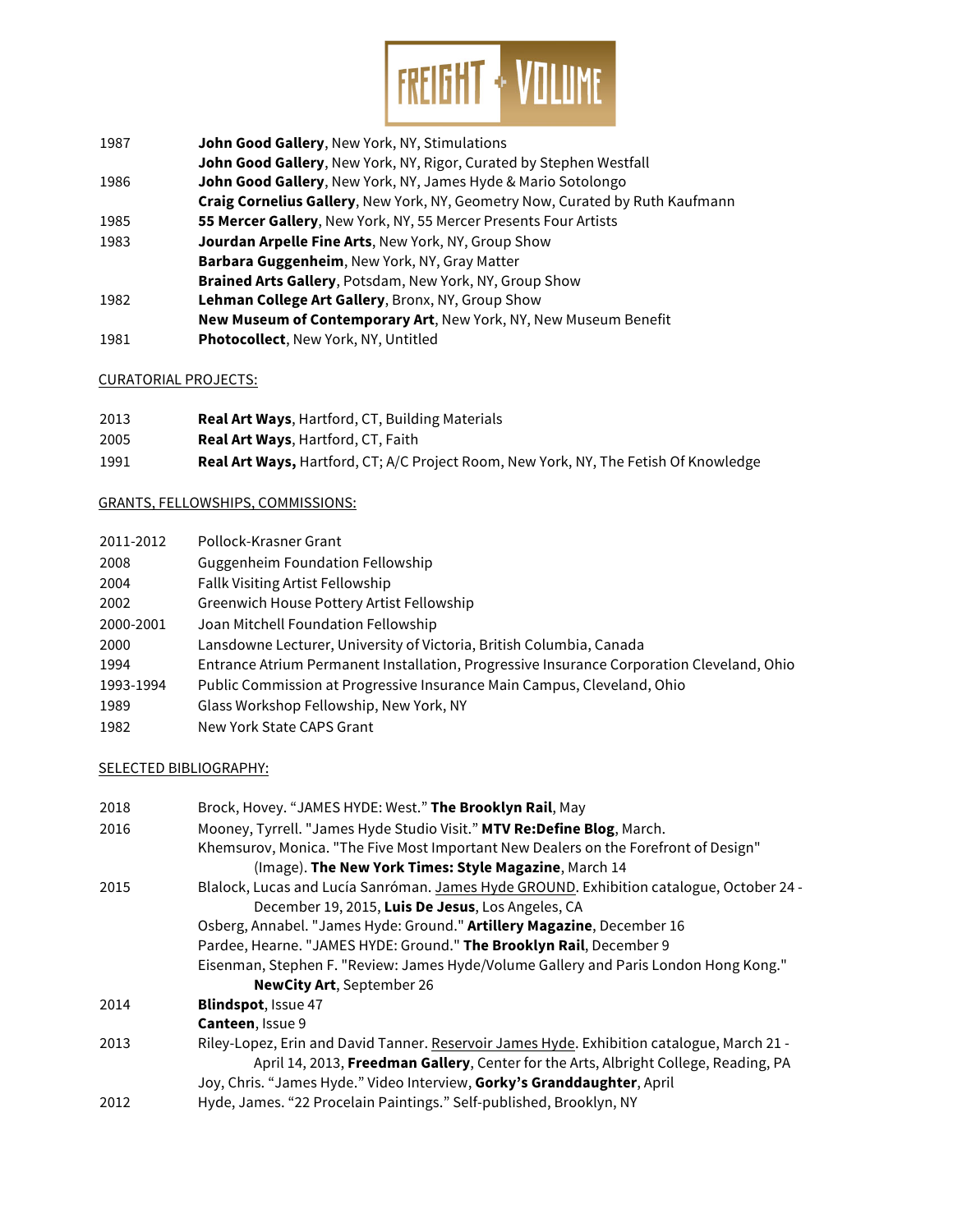

| 2010 | Interview, Charlie Woolley Radio Show, Episode 4, Spring<br>"Q+A: Lucas Blalock VS. James Hyde." The Photography Post, June 3<br>Viveros-Fauné, Christian. "James Hyde, Richard Hughes, and the Artists of 'Homunculi' Are the<br>Buoys of Summer." The Village Voice, June 15 |
|------|--------------------------------------------------------------------------------------------------------------------------------------------------------------------------------------------------------------------------------------------------------------------------------|
|      | Cohen, David. "Billboard Syncopations." The New York Sun, June 22                                                                                                                                                                                                              |
|      | Carlin, T.J. "James Hyde Studio Visit." Time Out New York, June 28                                                                                                                                                                                                             |
|      | Bui, Phong. "James Hyde with Phong Bui." The Brooklyn Rail, July/August                                                                                                                                                                                                        |
| 2006 | Pincus, Robert. "'Hyde': Slow Down, You Move Too Fast." San Diego Union-Tribune, February<br>26                                                                                                                                                                                |
| 2005 | MacAdam, Barbara. "Something To Hold On To." ARTnews, Cover, April                                                                                                                                                                                                             |
|      | Hyde, James. "Ghost Story." Curatorial project and contribution, Zing Magazine, November<br>Wei, Lilly. "True Colors." The Natalie and Irving Forman Collection, Albright-Knox Art<br>Gallery, Buffalo, NY                                                                     |
| 2004 | Lüthy, Michael, Catherine Perret, and Alexi Worth. "James Hyde," Les Filles Du Calvaire,<br>Paris, France                                                                                                                                                                      |
| 2002 | Volk, Gregory. "Big Brash Borough." Art in America, September<br>Sachs, Sid. Seeking Hyde. Exhibition pamphlet, University of the Arts, PA                                                                                                                                     |
| 2001 | Buci-Glucksmann, Christine. Les Temps Des Plis. Musee Des Beaux-Arts de Tourcoing<br>Perret, Catherine. "Unlimited Space." Peinture: Trois Regards, Editions du Regard Paris,<br>France                                                                                        |
|      | Gauthier, Michel. "Le saut de la barriere (a propos d'une peinture absente de James Hyde),"<br>Art Presence, April/May/June                                                                                                                                                    |
| 2000 | Ollman, Leah. "A Bountiful Exhibition That Gets White-Glove Treatment." LATimes, December<br>8                                                                                                                                                                                 |
|      | Prince, Nigel and Gavin Wade. In the Midst of Things. August Media Ltd.                                                                                                                                                                                                        |
|      | Busto, Andrea. Creasioni della Memoria, Ars Nova Edizioni.                                                                                                                                                                                                                     |
|      | Busto, Andrea. Super-Abstr-action, 2000                                                                                                                                                                                                                                        |
|      | Ghaddab, Karim, Eric Suchere, and Jean-Charles Vergne, Pintura, published by FRAC                                                                                                                                                                                              |
|      | d'Auvergne, France.                                                                                                                                                                                                                                                            |
|      | Princenthal, Nancy. "James Hyde at Brent Sikkema." Art in America, June                                                                                                                                                                                                        |
|      | Raczka, Robert. "Painting Function: Making It Real." New Art Examiner, June                                                                                                                                                                                                    |
|      | Loderstedt, Michael. "Painting Function: Making It Real." Dialogue, May/June                                                                                                                                                                                                   |
|      | Prince, Nigel. "James Hyde." Untitled London, United Kingdom, Summer                                                                                                                                                                                                           |
|      | Hamilton, William L. "New Art's Interior Motive: A Generation's Credo." The New York Times,                                                                                                                                                                                    |
|      | February 3<br>"James Hyde." The New Yorker, February 2 and February 7                                                                                                                                                                                                          |
|      | "James Hyde." Time Out, January 27 - February 3                                                                                                                                                                                                                                |
|      | Levin, Kim. "James Hyde." Village Voice, February                                                                                                                                                                                                                              |
|      | "Have We Got Snooze For You." South London Press, February 29                                                                                                                                                                                                                  |
|      | Cotter, Holland. "Surging Into Chelsea." The New York Times, January 21                                                                                                                                                                                                        |
| 1999 | Stein, Jerry. "New Exhibit is Turned Inside Out." The Cincinnati Post, September 17                                                                                                                                                                                            |
|      | Findsen, Owen. "'Brooklyn Exhibit Quirky." The Cincinnati Enquirer, September 12                                                                                                                                                                                               |
|      | O'Hara, Cate. "Brooklyn Makeover." Citybeat, September 9-15                                                                                                                                                                                                                    |
|      | Johnson, Ken, "Drawings," The New York Times, October 29                                                                                                                                                                                                                       |
|      | Fyfe, Joe, James Hyde, and Merlin James. "Discussion: This Wonderful Exile of the Artist."<br>Modern Painters, October                                                                                                                                                         |
|      | Ganahl, Jane. "Rauschenberg Glides In." San Francisco Examiner, May 8                                                                                                                                                                                                          |
|      | Baker, Kenneth. "Rauschenberg Coup at SFMOMA." San Francisco Chronicle, May 8                                                                                                                                                                                                  |
|      | Bonetti, David. "Rauschenberg Coup Cements SFMOMA's Ascendance." San Francisco                                                                                                                                                                                                 |
|      | Examiner, May 21                                                                                                                                                                                                                                                               |
|      | Maclay, Catherine. "'Material Issues' in a Material World?" San Jose Mercury News, April 11                                                                                                                                                                                    |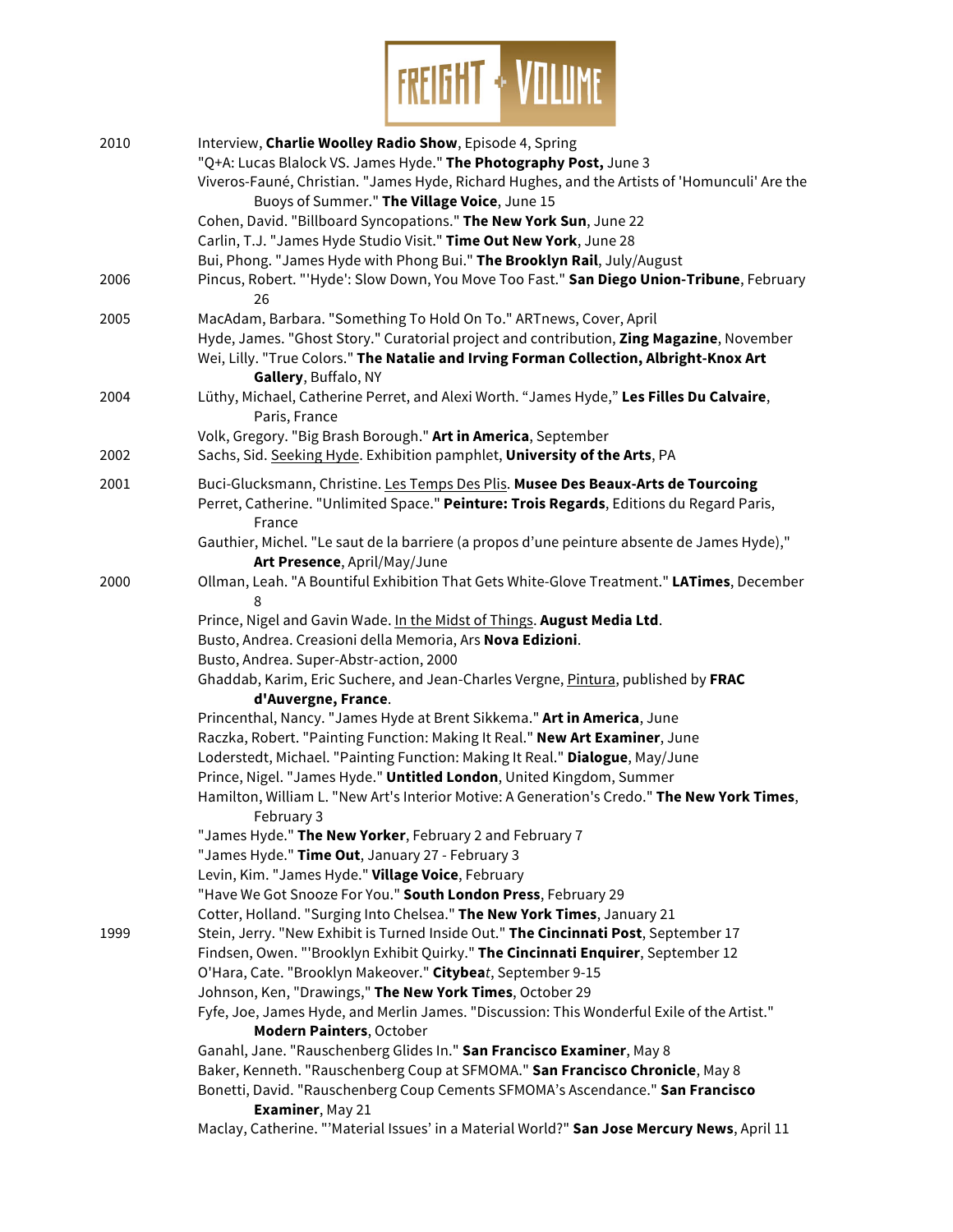

|      | Rand, Archie. "James Hyde Interviewed by Archie Rand." Bomb Magazine, Spring Issue<br>Buci-Glucksman, Christine and Vik Muniz. "James Hyde." Le Quartier, France<br>Baker, Kenneth. "Challenging Work Speaks for Itself in Post-Minimalist Gift." San Francisco |
|------|-----------------------------------------------------------------------------------------------------------------------------------------------------------------------------------------------------------------------------------------------------------------|
|      | <b>Chronicle, March 2</b>                                                                                                                                                                                                                                       |
| 1998 | Baker, Kenneth. "Poking a Hole in Abstraction." San Francisco Chronicle, May 28                                                                                                                                                                                 |
|      | "James Hyde and Merlin James." The New York Times, April 10                                                                                                                                                                                                     |
|      | "Wooster Gardens, James Hyde and Merlin James." Time Out New York, March 26-April 2                                                                                                                                                                             |
| 1997 | Franco, Franciolli, and Maddalena Disch. The Panza di Biumo Donation to the Museo<br>Cantonale d <sup>1</sup> Arte, Skira Editore, Milan                                                                                                                        |
|      | Rubinstein, Raphael. "Abstraction Out of Bounds." Art in American, November                                                                                                                                                                                     |
|      | Smith, Roberta. "Current Undercurrent, Working in Brooklyn at the Brooklyn Museum of Art."                                                                                                                                                                      |
|      | New York Times, November                                                                                                                                                                                                                                        |
|      | Stuckey, Jay Gould. "James Hyde: Angles Gallery." Zingmagazine, Summer                                                                                                                                                                                          |
|      | Carrier, David. "James Hyde, Paolo Baldacci." The Burlington Magazine, August                                                                                                                                                                                   |
|      | "James Hyde." The New Yorker, May 19                                                                                                                                                                                                                            |
|      | Darling, Michael. "James Hyde at Angles." Art Issues, March-April                                                                                                                                                                                               |
|      | Smith, Roberta. "James Hyde." The New York Times, April                                                                                                                                                                                                         |
|      | Schwabsky, Barry. "James Hyde." Artforum, September                                                                                                                                                                                                             |
| 1996 | Karmel, Pepe. "James Hyde." The New York Times, May 3                                                                                                                                                                                                           |
|      | Koplos, Janet. "James Hyde at Paolo Baldacci." Art in America, October                                                                                                                                                                                          |
|      | Goodman, Jonathan. "Painting Outside Painting," ARTnews, April                                                                                                                                                                                                  |
|      | Ostrow, Saul. "History is Now, Painting Outside of Painting, Corcoran's 44th Biennial                                                                                                                                                                           |
|      | Exhibition of Contemporary Painting." The New Art Examiner, March                                                                                                                                                                                               |
|      | Smith Roberta. "Testing Limits at the Corcoran." The New York Times, January 6                                                                                                                                                                                  |
|      | Damianovic, Maia. "Painting on the Horns of a Dilemma." artpress, March                                                                                                                                                                                         |
|      | Damianovic, Maia. Transformal, Wiener Secession Exhibition Catalogue                                                                                                                                                                                            |
|      | Dorsey, John. "Art Review." The Sun, January 14                                                                                                                                                                                                                 |
| 1995 | Ottman, Klaus. Painting Outside Painting: 44th Biennial Exhibition of Contemporary American                                                                                                                                                                     |
|      | Art. Exhibition catalogue                                                                                                                                                                                                                                       |
|      | Shaw-Eagle, Joanna. "Painting Beyond Traditional Limits." The Washington Times,<br>December 24                                                                                                                                                                  |
|      |                                                                                                                                                                                                                                                                 |
|      | Karmel, Pepe. "Frank Badur, James Hyde and Joan Waltemath." New York Times, October 20<br>Coomer, Martin. "James Hyde." Time Out, Oct. 25 - Nov. 1                                                                                                              |
| 1994 | Kaufmann, David, Joseph Mashek, and Thomas Zummer. "James Hyde, 1991-94." Tien Wah                                                                                                                                                                              |
|      | Press, Singapore                                                                                                                                                                                                                                                |
|      | Goodman, Jonathan. "James Hyde." ARTnews, October                                                                                                                                                                                                               |
| 1993 | Pagel, David. "James Hyde." ArtForum, December                                                                                                                                                                                                                  |
|      | Kalina, Richard. "James Hyde." Art in America, October                                                                                                                                                                                                          |
|      | Cotter, Holland. "James Hyde." The New York Times, March 12                                                                                                                                                                                                     |
|      | "Contradiction and the Works of James Hyde." Los Angles Times, August                                                                                                                                                                                           |
|      | "James Hyde." The New Yorker, March 15                                                                                                                                                                                                                          |
|      | Buci-Glucksman, Catherine and Tom Zummer. "Fragma." Atelier Pierre Zagat, Paris, May                                                                                                                                                                            |
|      | Ottman, Klaus. "Irony and Ecstasy." Salamo-Caro, London                                                                                                                                                                                                         |
| 1992 | James Hyde." Nurnberger Zeitung, September                                                                                                                                                                                                                      |
|      | "Von Pompeji Lassig in die Postmoderne." AZ Magazine, September                                                                                                                                                                                                 |
|      | "Interview with Buzz Spector." The Journal of Contemporary Art 5.2, Fall                                                                                                                                                                                        |
|      | "Panza di Biumo's Pieces in Lugano." The Art Newspaper 17, April                                                                                                                                                                                                |
|      | Collins, Tricia and Richard Milazzo. Who's Afraid of Duchamp: Minimalism and Passport                                                                                                                                                                           |
|      | Photography, Annina Nosei Gallery, New York, Spring                                                                                                                                                                                                             |
|      | Smith, Roberta. "Group Show/Arena." The New York Times, June 26                                                                                                                                                                                                 |
| 1991 | Carrier, David. "James Hyde." Tema Celeste, Autumn                                                                                                                                                                                                              |
|      |                                                                                                                                                                                                                                                                 |